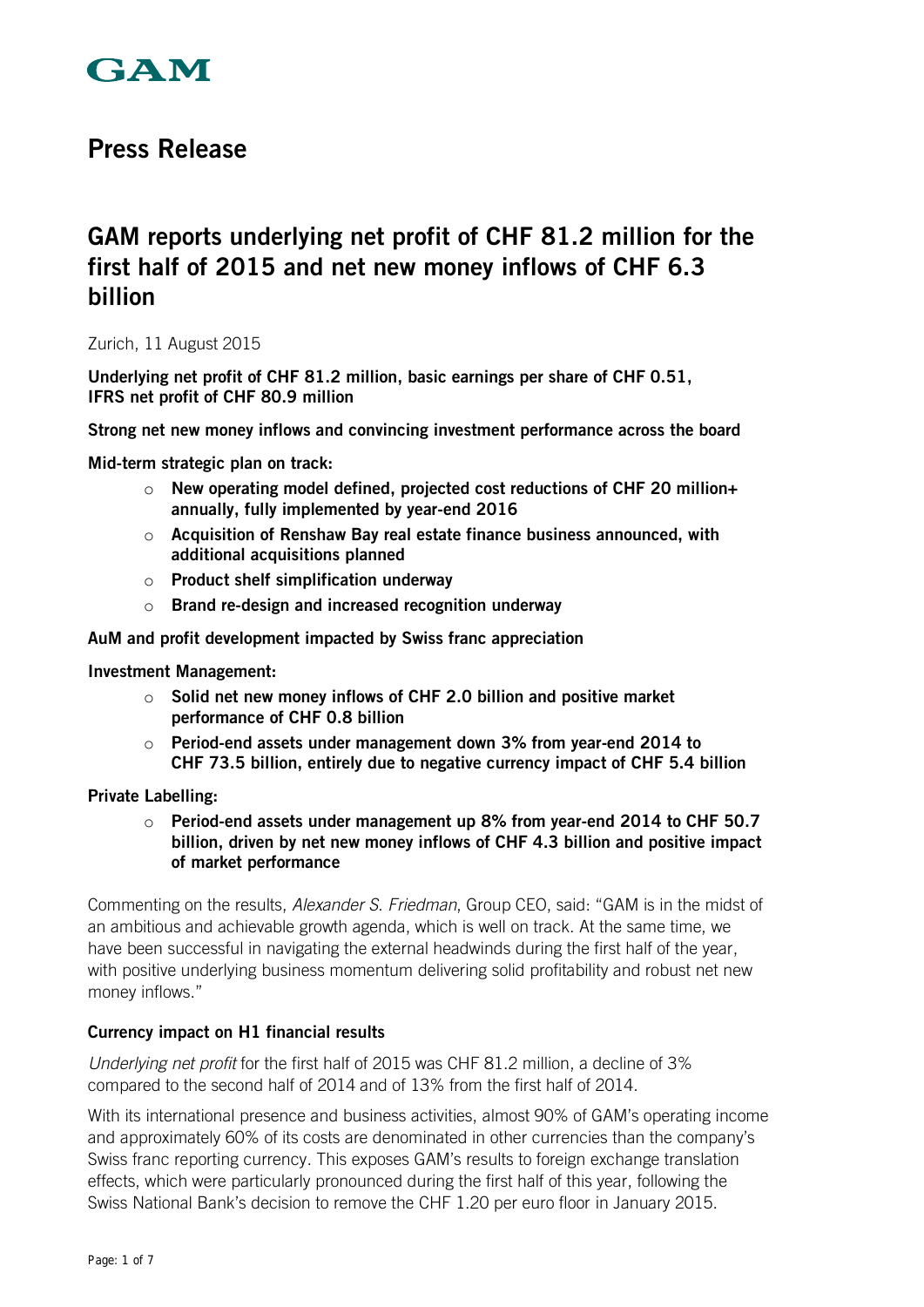Absent foreign exchange rate movements from year-end 2014, operating income for the first half of 2015 would have increased by approximately 4% and operating expenses would have been essentially flat compared to the second half of the previous year.

## **H1 2015 results in detail**

The Group's *operating income* for the first half of 2015 totalled CHF 303.6 million, compared to CHF 316.1 million in the second half of 2014. This reflects a decline in net fee and commission income and in 'other operating income'.

Net fee and commission income declined 2%. This development was due to currency effects which caused a reduction in management fee income. Performance fees, on the other hand, climbed from CHF 31.0 million in the second half of 2014 to CHF 44.1 million – an increase of 42% – with strong contributions from global macro and select fixed income strategies as well as from the Julius Baer-branded non-directional European equity strategy. Performance fees from the GAM-branded non-directional equity range remained solid, although they were lower than in the second half of 2014.

Other operating income – which includes the impact of foreign exchange movements, gains and losses on seed capital investments as well as recurring fund-related fees and service charges – was CHF 1.8 million, compared to CHF 9.5 million in the second half of 2014, when GAM benefited from strong seed capital and currency gains.

*Operating expenses* decreased by 5% compared to the second half of 2014, from CHF 212.5 million to CHF 202.1 million. Personnel expenses declined by 5% and general expenses by 6%, aided by the positive impact of currency movements. Accruals for variable compensation declined in line with lower net management fees and commissions. Salary costs and other personnel expenses also fell, despite a small increase in headcount. This was partly offset by higher charges for share-based compensation plans and an increase in related social security expenses (driven by the appreciation of GAM's share price).

Compared to the first half of 2014, operating expenses increased by 4%, mainly due to a nonrecurring credit booked in the previous year, higher severance payments and an increase in charges for share-based compensation plans (including related social security expenses).

For the first half of 2015, GAM reports a *cost/income ratio* of 66.6%. While this is just above the Group's mid-term target range of 60–65%, it represents an improvement from the ratio of 67.2% reported for the second half of 2014 and demonstrates the Group's ability to align its cost base with revenue fluctuations.

*Basic earnings per share* remained unchanged from the second half of 2014, at CHF 0.51, as the reduction in the number of shares outstanding through the Group's buy-back activity compensated for the shortfall in profitability. Return on tangible equity was 34.5% compared to 30.3% in the previous six months, with a decline in tangible equity more than offsetting the profit decrease.

### **Investment Management**

*Assets under management* for the investment management business as at 30 June 2015 amounted to CHF 73.5 billion, compared to CHF 76.1 billion at year-end 2014. The reduction was entirely driven by foreign exchange movements, since assets in investment management are reported in Swiss francs but largely denominated in other currencies. The appreciation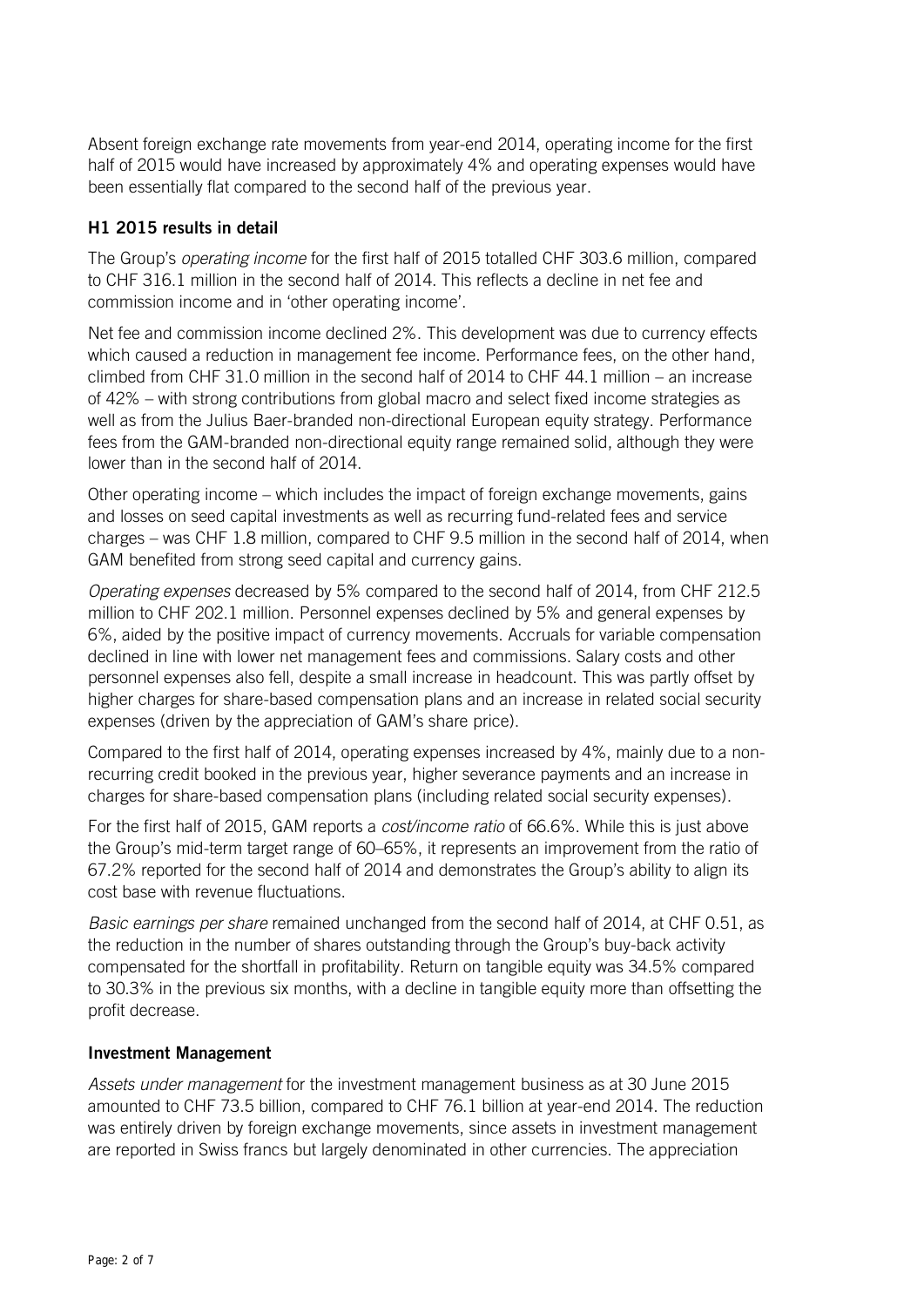of GAM's reporting currency over the first half of 2015 had a negative effect of CHF 5.4 billion. This was partly offset by solid net new money inflows of CHF 2.0 billion and a positive market performance of CHF 0.8 billion.

*Net new money* growth was particularly strong from March 2015 onwards. An important contribution came from specialist fixed income strategies, in particular the GAM-branded credit opportunities and catastrophe bond strategies as well as the Julius Baer-branded European total return strategy. A shift in demand from traditional to higher-yielding bond allocations benefited GAM's mortgage-backed securities capability derived from the acquisition of the Singleterry Mansley business in 2014: the UCITS version of their strategy, launched in July 2014, more than tripled in size during the first half of 2015. Emerging market debt, on the other hand, continued to be affected by volatile market sentiment, leading to small net outflows in the Julius Baer-branded strategy investing in local currency bonds. With its performance track record and growing support from investment consultants, however, the fund is well positioned to benefit when the current US dollar strength abates.

Net flows into the Group's absolute return/unconstrained bond strategy turned positive in the first half of 2015, following a marked improvement in absolute and relative investment performance since the beginning of the year. During the first six months of 2015, resilient inflows from global institutional clients more than compensated for the redemptions from financial intermediaries resulting from the strategy's weak performance in 2014. Other absolute return products achieved ongoing strong net new money inflows, in particular the GAM-branded global macro strategy and the European long/short equity strategy distributed under the Julius Baer Funds brand.

Flows into directional equity products were largely flat. While the Julius Baer-branded Japan strategy saw significant inflows, other equity funds experienced net outflows, in particular GAM's US and Chinese equity strategies. Launched in 2007, GAM's Chinese equity strategy is one of the largest and most competitive in the market. Amidst recent volatility, the fund still experienced significant gross inflows and largely retained its strong relative and absolute performance.

Redemptions from the Group's physical gold ETF slowed during the first half of 2015. They were more than offset by net inflows into the Julius Baer-branded long-only commodities strategy.

GAM's alternative investments solutions reported net outflows for the six-month period, reflecting negative industry trends affecting traditional fund of hedge funds strategies.

In GAM's multi-asset class capability, client flows into the risk-rated model portfolios offered to independent financial advisers remained strong, and net new money from Continental European institutions rose compared to 2014. These positive developments more than offset redemptions from private clients of the Group's previous captive channels (UBS and Julius Baer).

## **Private Labelling**

*Assets under management* in private labelling were CHF 50.7 billion as at 30 June 2015, up CHF 3.6 billion from year-end 2014, driven by net new money inflows (CHF 4.3 billion) and the positive impact of market performance (CHF 1.2 billion). Foreign exchange movements had a negative impact of CHF 1.9 billion, due to the strengthening of the Swiss franc.

*Net new money* inflows of CHF 4.3 billion were recorded during the first half of 2015. They were driven by new mandate wins in Switzerland and Italy, and represent a successful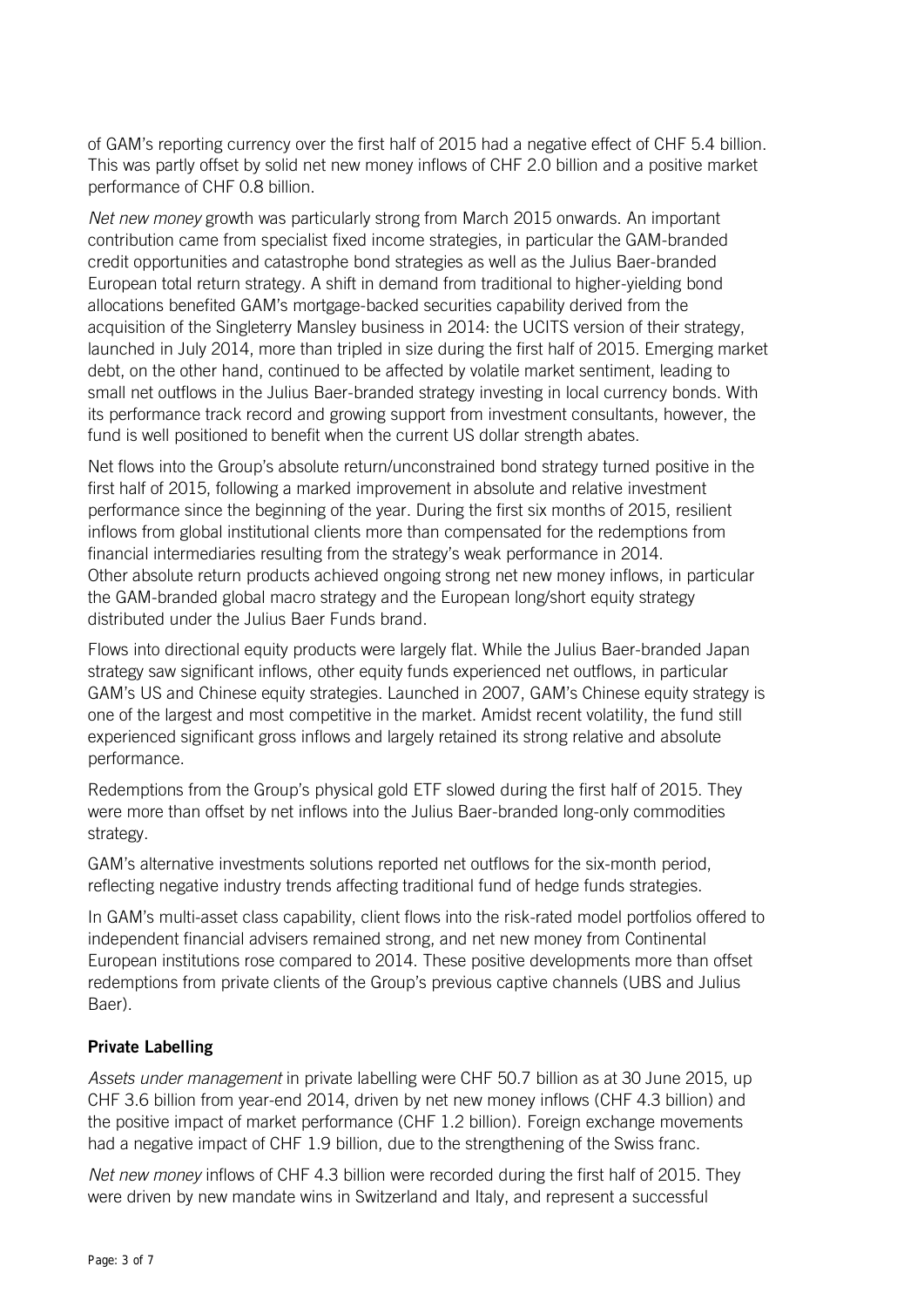rebound from the negative results seen in 2014, offsetting outflows in offshore and Swissdomiciled funds.

While private labelling client relationships are generally long term, asset flows from new or lost mandates in any period can be somewhat concentrated. These fluctuations, however, do not have a material impact on private labelling revenues, which are well diversified, and the Group's profitability.

## **Update on mid-term strategic initiatives**

In March 2015, at the presentation of its 2014 annual results, GAM unveiled a focused growth agenda for the coming years. The following initiatives are designed to implement strategic change, in order to redeploy resources in areas of growth:

- increasing external recognition and profile through strategic brand building
- simplifying the operating model to achieve greater efficiency
- growing through organic investment and targeted acquisitions.

Tangible achievements on these initiatives were already made during the first half of 2015.

As previously announced, as of 1 June 2015, all of the Group's businesses were united under the GAM brand, with the trademark 'Julius Baer Funds' (licensed from Bank Julius Baer under an exclusive agreement) retained purely as a product brand. A strategic repositioning of the brand is well under way and will be implemented in the second half of 2015.

In addition to having re-designed its operating model (more details below), the Group is in the process of calibrating its product shelf, in order to focus its future product management, sales and marketing resources on those areas with the strongest growth potential. It is combining sub-scale strategies with similar or related products, in order to drive critical mass. This streamlining project is to be completed by the end of the year.

GAM continues to actively drive its search for acquisition targets that represent a compelling strategic and cultural fit to its business. If the right opportunity arises, it will act in a disciplined manner in line with its commitment to prudent capital management and sustainable shareholder distributions.

(*Please see separate press release for details on the acquisition of the Renshaw Bay real estate finance business announced today.*)

To lead its corporate development strategy, GAM has hired Tim Dana as Group Head of Corporate Development. He will join in the fall of 2015 from Citigroup's Financial Institutions Group, where he was a Managing Director and a senior M&A investment banker specialising in asset management, after formerly serving as a Managing Director at Lazard.

### **Re-design of operating landscape across the Group**

As announced at its annual results presentation in March, GAM performed an in-depth review of its operations and IT infrastructure, which – as a result of the company's history – today is fragmented across different legal entities and product brands.

In order to reduce complexity and duplication, GAM has now developed an 18-month plan to introduce a consistent operating 'backbone' for its business. Its operations and IT function will be focused on core parts of the value chain: the support of portfolio management and client servicing activities. Conversely, fund accounting and middle office processes, which are becoming increasingly commoditised, are to be outsourced to a specialist provider, State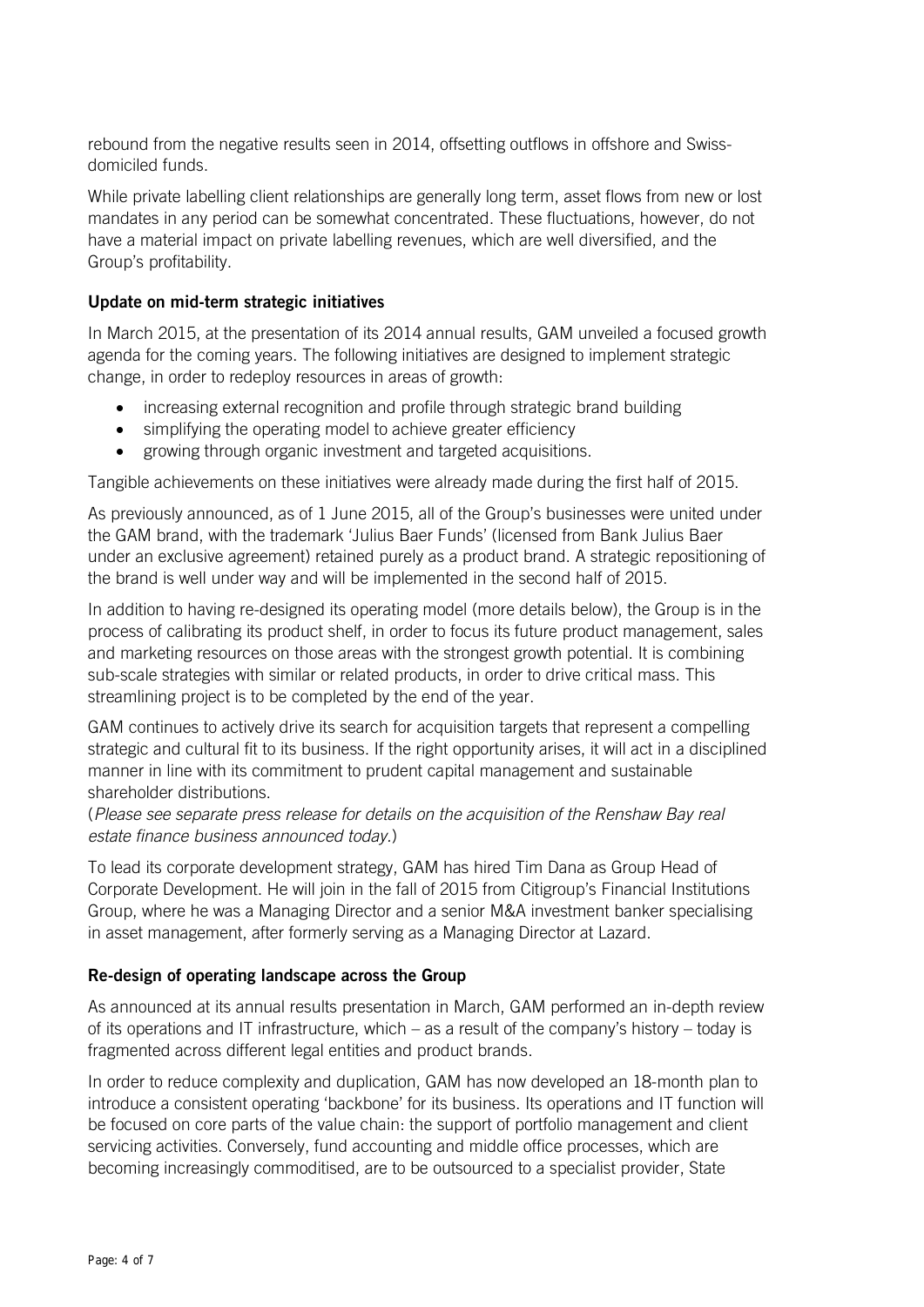Street. In addition, across the Group, remaining duplications in processes, structures and systems will progressively be reduced to further integrate our business.

The implementation of the new operating model will start in the second half of 2015, and is anticipated to be completed by the end of 2016. This should result in a structural cost reduction of CHF 20 million+ annually (5%+ of the Group's 2014 cost base). These savings will fully materialise upon completion of the project and improve GAM's profitability as well as provide a buffer against future investments the Group might make to drive organic growth.

As a result of the planned restructuring measures, the total number of jobs in the Group across all locations is likely to be reduced by approximately 15% over the next 18 months. GAM will try to avoid redundancies to the extent possible, by using the Group's natural personnel turnover to find alternative roles in-house. For individuals who will not find an adequate position, GAM will provide support in search of new employment and appropriate redundancy payments.

Overall, the costs associated with the restructuring (including redundancy payments and, to a lesser extent, the expenses for the decommissioning of software) are expected to result in a one-time charge of approximately CHF 13 million. This charge will be booked in the second half of 2015. It will be reflected in the Group's 2015 IFRS net profit, but excluded from the discussion and presentation of the underlying results.

## **Outlook**

*Alexander S. Friedman*, Group CEO, said: "As we enter the second half of 2015, we have seen the positive underlying momentum in our business continuing. Global monetary policy remains broadly accommodative, even as US rates could begin the path to a gradual normalisation. While some market valuations look fuller, policy divergence and resulting volatility enables increasing opportunities for alpha generation through active investment. We believe this creates an attractive tailwind for risk assets, and GAM is well positioned to capitalise on these market conditions.

However, the macroeconomic and political issues that characterised the first half of 2015 are likely to persist. The overall economic environment remains challenging and difficult to predict. Beyond navigating its immediate impact on our results, we focus on addressing the long-term dynamics in our industry – by delivering consistent and excellent investment performance, building a strong and efficient infrastructure, and fostering an effective and entrepreneurial approach to growth. The benefits from the changes we are implementing will not be fully realised overnight. We are highly confident that we have taken the right steps to significantly strengthen our company's competitive advantage and secure our long-term success."

The presentation for media, analysts and investors on the results of GAM for the first half of 2015 will be webcast on 11 August 2015 at 9:00am (CET). Materials relating to the results (presentation slides, halfyear report 2015 and press release) are available on [www.gam.com.](http://www.gam.com/)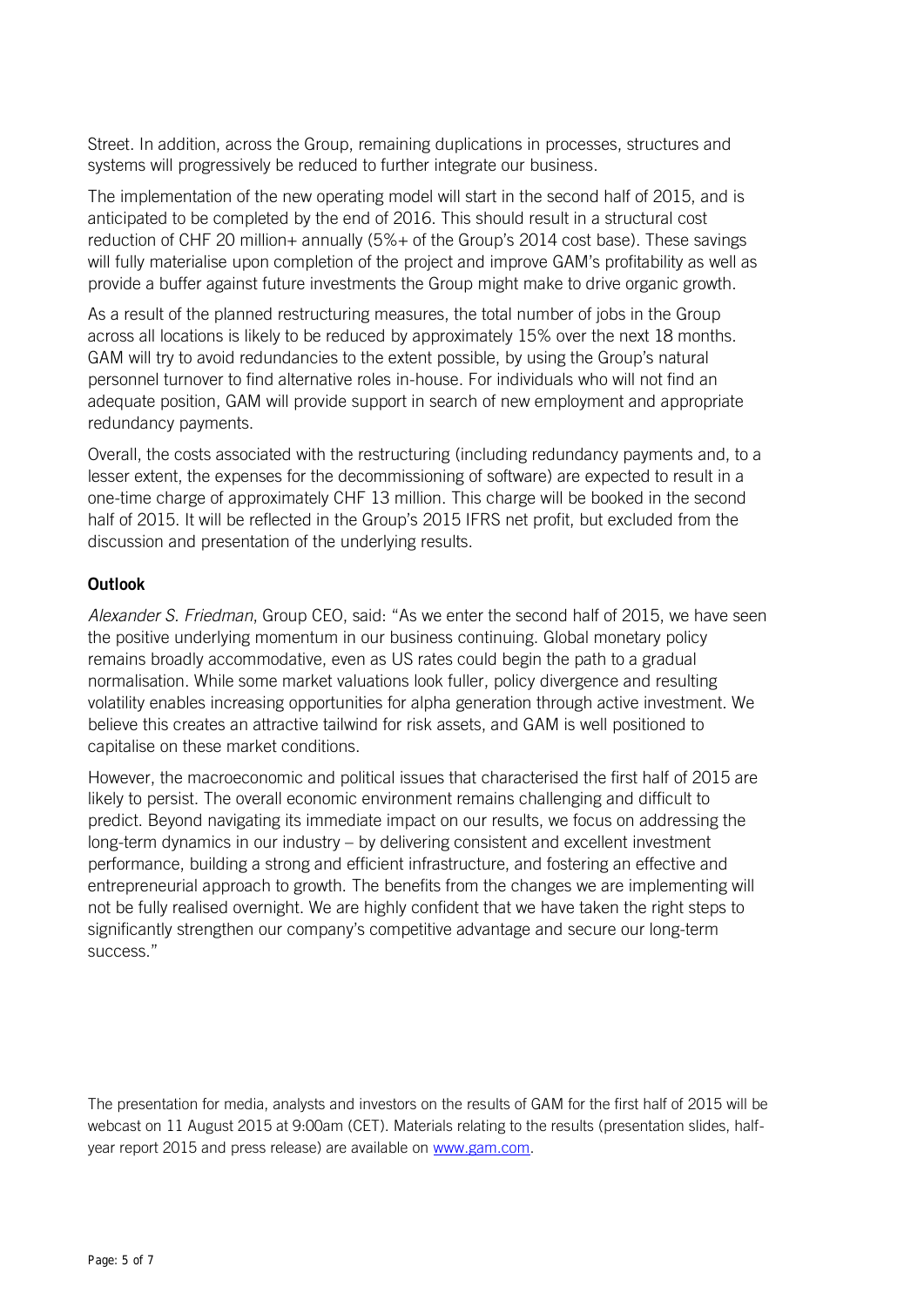#### **Forthcoming events:**

20 Oct 2015 Interim management statement Q3 2015 1 Mar 2016 Full-year results 2015<br>20 Apr 2016 Interim management s 20 Apr 2016 Interim management statement Q1 2016<br>27 Apr 2016 Annual General Meeting Annual General Meeting

#### **For further information please contact:**

Media Relations Larissa Alghisi T: +41 (0) 58 426 62 15

Investor Relations Patrick Zuppiger T: +41 (0) 58 426 31 36

Visit us at: [www.gam.com](http://www.gam.com/) Follow us on: [Twitter,](https://twitter.com/gamlondon) [Linkedin](https://www.linkedin.com/company/gam?trk=company_logo) and [XING](https://www.xing.com/companies/gam)

#### **About GAM**

GAM is one of the world's leading independent, pure-play asset managers. It provides active investment solutions and products for institutions, financial intermediaries and private investors, under two brands, GAM and Julius Baer Funds. Its core investment business is complemented by private labelling services, which include fund administration and other support services to third-party institutions. GAM employs over 1,000 people in 11 countries with investment centres in London, Zurich, Hong Kong, New York, Lugano and Milan. The investment managers are supported by an extensive global distribution network.

Headquartered in Zurich, GAM is listed on the SIX Swiss Exchange and is a component of the Swiss Market Index Mid (SMIM) with the symbol 'GAM'. The Group has assets under management of CHF 124.2 billion (USD 132.8 billion)\*.

\* Source: GAM. Data as at 30 June 2015.

#### **Disclaimer regarding forward-looking statements**

This press release by GAM Holding AG ('the Company') includes forward-looking statements that reflect the Company's intentions, beliefs or current expectations and projections about the Company's future results of operations, financial condition, liquidity, performance, prospects, strategies, opportunities and the industry in which it operates. Forward-looking statements involve all matters that are not historical facts. The Company has tried to identify those forward-looking statements by using words such as 'may', 'will', 'would', 'should', 'expect', 'intend', 'estimate', 'anticipate', 'project', 'believe', 'seek', 'plan', 'predict', 'continue' and similar expressions. Such statements are made on the basis of assumptions and expectations which, although the Company believes them to be reasonable at this time, may prove to be erroneous.

These forward-looking statements are subject to risks, uncertainties, assumptions and other factors that could cause the Company's actual results of operations, financial condition, liquidity, performance, prospects or opportunities, as well as those of the markets it serves or intends to serve, to differ materially from those expressed in, or suggested by, these forward-looking statements. Important factors that could cause those differences include, but are not limited to: changing business or other market conditions, legislative, fiscal and regulatory developments, general economic conditions, and the Company's ability to respond to trends in the financial services industry. Additional factors could cause actual results, performance or achievements to differ materially. The Company expressly disclaims any obligation or undertaking to release any update of, or revisions to, any forward-looking statements in this press release and any change in the Company's expectations or any change in events, conditions or circumstances on which these forward-looking statements are based, except as required by applicable law or regulation.